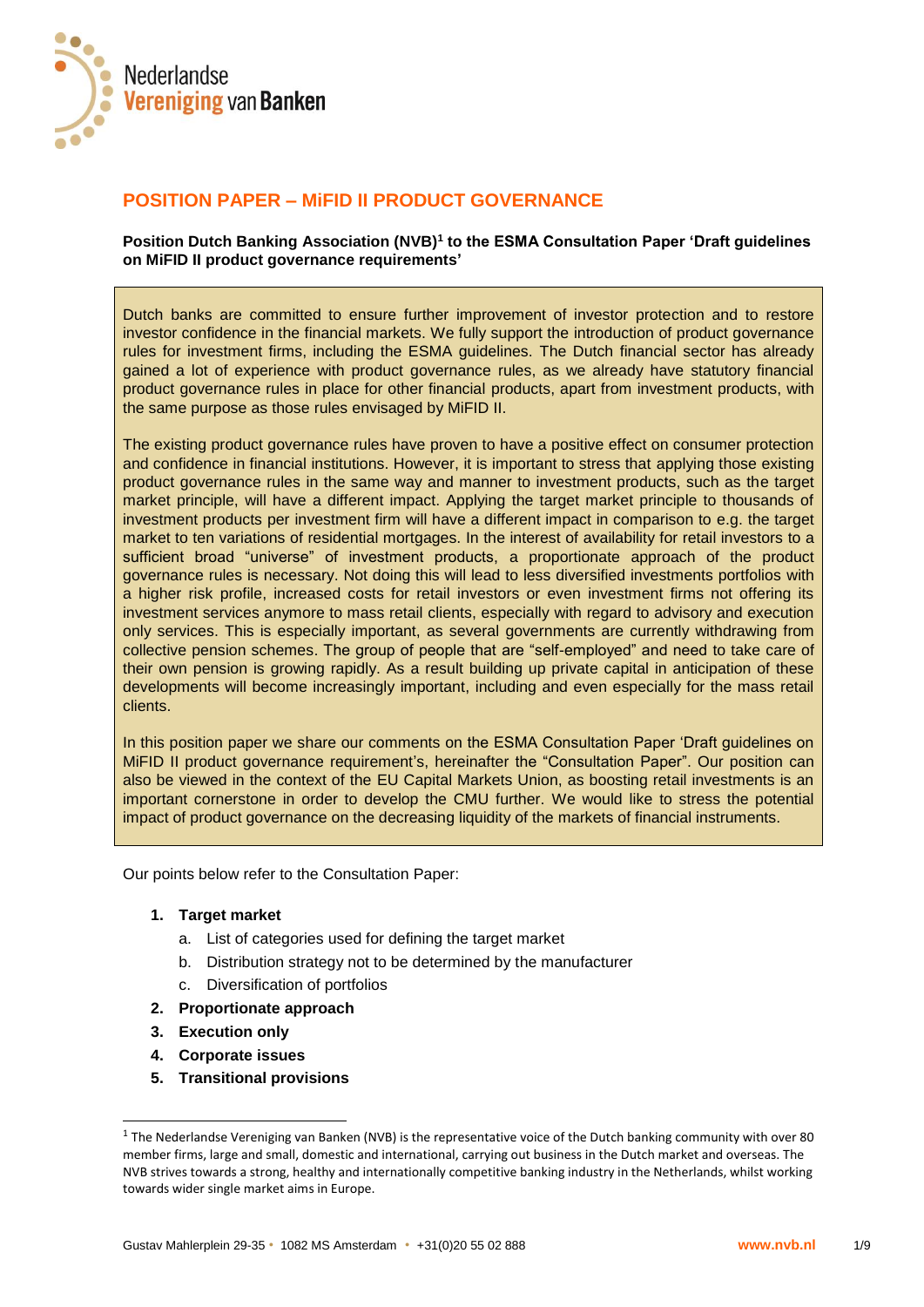

## **1. Target market**

#### **a. List of categories used for defining the target market**

Although we believe that the list of categories as proposed by ESMA may be useful for defining the target market by both manufacturer and distributor, the Dutch Banking Association is of the opinion that not all six categories should in all cases have to be used as a minimum basis for the target market assessment. Usage of such categories will depend on the relevant investment product (complex, non-complex), the investment services provided (execution only services or other investment services, see also sub 3 'Execution only regime') and the client classification (non-professional and professional/eligible counterparty).

Not all categories, or the envisaged usage thereof, may be suitable for the manufacturer to define the target market of the investment product. In particular, the category "financial situation with a focus on the ability to bear losses" is a category which should not in detail have to be specified by the manufacturer. This is more up to the distributor. Only in case the investor may incur additional payment obligations that might exceed the amount invested, this should explicitly be part of the target market assessment. Furthermore, the category "client needs" should not always need to be part of the target market. There may be investment products where specific needs and specifications thereof may not be relevant at all.

Furthermore, the Dutch Banking Association is of the opinion that the list of categories that may be used by both manufacturer and distributor should be limited to the categories as mentioned in the Consultation Paper. Where a manufacturer or distributor needs more sophistication for its target market, the listed categories should be sufficient.

More concrete, the Dutch Banking Association proposes that:

- 1. for non-complex investment products both manufacturer and distributor should be allowed to only use category 'type of client' ("category 1" of the target market). In addition of, the assumption should be that there is no "negative target market".
- 2. for complex investment products in execution only services both manufacturer and distributor should be allowed to use only category 1, and category 'knowledge and experience' ("category 2"). And in addition – to the extent necessary - also the "negative target" market ("category "7"). If clients fall into the negative target market as defined by the distributor, determining the consequence is the sole discretion of the distributor.
- 3. for complex investments products in other investment services, in addition, also the category risk tolerance and compatibility of the risk/reward profile ("category 4") should be used.

|             | Execution only | Other investment services |
|-------------|----------------|---------------------------|
| Complex     | ົດ ສ<br>، ک    | 1.2.4.7                   |
| Non-complex | 7и             | и                         |

Both manufacturer and distributor may use more of the listed categories, but this should not be mandatory. This principle should apply to all types of investment services.

#### *Definition of target market in a standardized way*

The ESMA guidelines product governance should be designed in such way as to allow manufacturers and distributors to carry out a standardized definition of target market on the basis of specific categories (and criteria). ESMA seems to go beyond this and describes the target market in a descriptive and detailed way in the case studies. This approach is problematic because of the large number of investment products and the large number of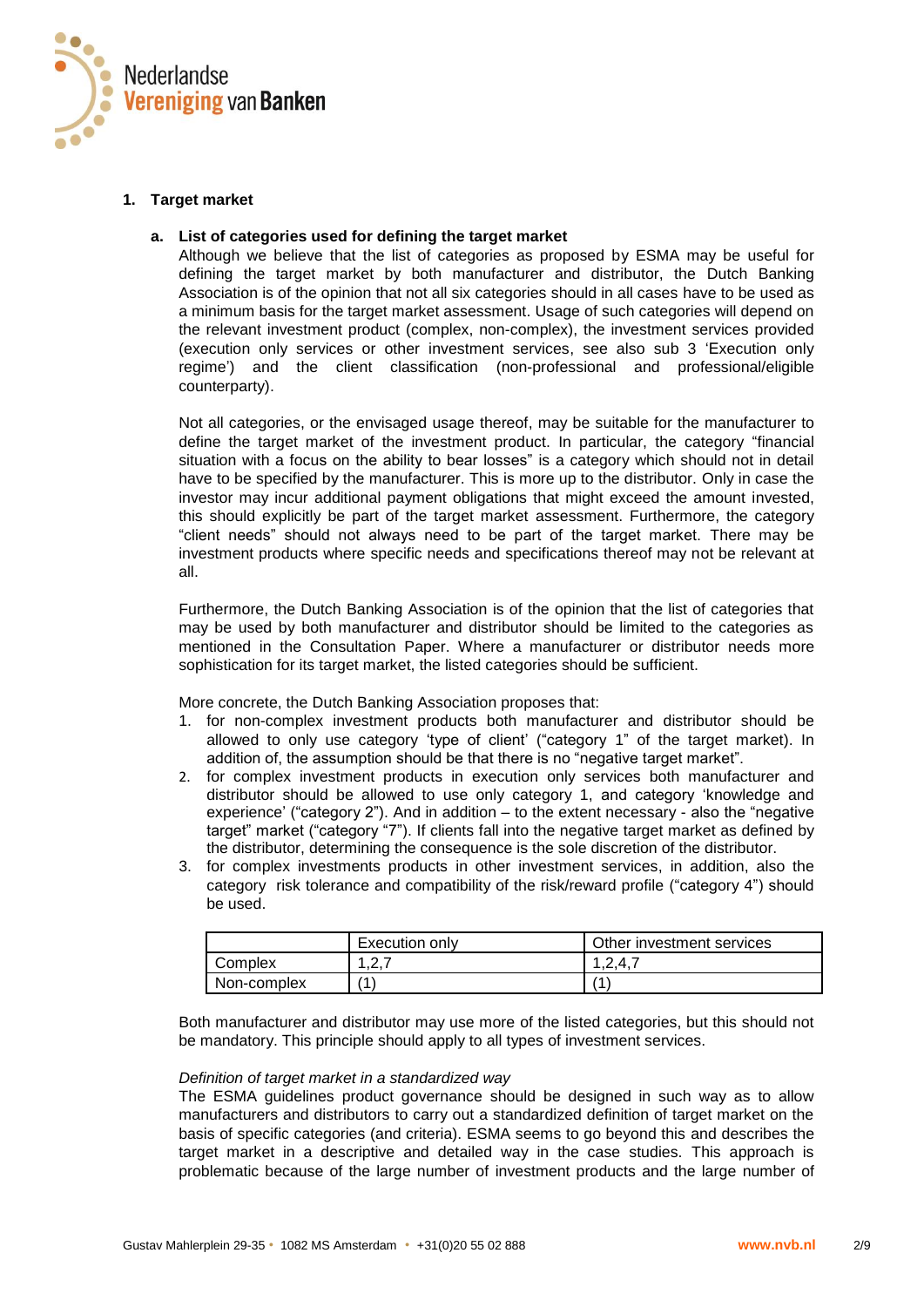

market participants active within the internal market. It may become difficult, if not impossible, for investment firms to match the target market criteria defined by manufacturers with the target market criteria defined for their own clients. Furthermore it could hinder crossborder distribution.

#### **b. Distribution strategy not to be determined by the manufacturer**

Neither the type of investment service through which the investment product should be distributed nor the type of acquisition channel should be determined by the manufacturer. Defining and assessing the distribution strategy and the appropriate channel should be to the sole discretion of the distributor. The target market as defined by the manufacturer should be sufficient enough for enabling the distributor to assess its distribution strategy. A view to the contrary may have a negative impact on the ability of an investment firm in its role as distributor in the manner in which it may sell investment products via its available investment services and acquisition channels.

#### **c. Diversification of investment portfolios**

Deviations from the target market that result from proper portfolio diversification objectives should not be taken as an exception but as a key element of investor protection. In this sense, target market identification should not only consider the financial instrument when individually assessed but also when part of a broader investment portfolio.

## **2. Proportionate approach**

ESMA acknowledges the need of a proportionate approach. A proportionate approach for defining the target market is in particular important for non-complex products and professional and eligible counterparties. Given the large number non-complex products that are traded on stock markets and through other venues which are easy accessible for the public, such as ordinary shares, depositary receipts, corporate bonds, government bonds and UCITSinvestment funds, a simple uniform approach to the identification of the target market of such type of products would be appropriate. Professional clients and eligible counterparties are deemed to have the necessary knowledge and experience when they invest.

#### 3. **Execution only regime**

The ESMA guidelines on product governance requirements should make a clear distinction between target market identification requirements that apply under the execution only regime and under the provision of investment advisory or asset management services regime, since in the latter case, it is possible to conduct a relative more thorough assessment of the target market and obtain information about aspects such as the clients' financial situation and clients' objectives.

#### **4. Corporate issues**

The Dutch Banking Association has identified that, under consideration 15 of the MiFID Commission delegated directive of 7 April 2016, investment firms advising corporate issuers on the launch of new financial instruments should be considered as manufacturers. We express various concerns in this respect regarding the role of its members in debt and equity capital markets transactions going forward**.** 

#### **5. Transitional provisions**

With regard to the application of product governance requirements to the distribution of products that were issued before the entry into force of MiFID II, we question whether ESMA has the mandate to issue as a guideline (level 3) a so far reaching requirement. The approach followed by ESMA is also contrary to and deviating from the EBA-guidelines on product oversight and governance arrangements for retail banking products (EBA/GL/2015/18). We would recommend that distributors (like manufacturers) can determine the target market for existing investment products at a point in time when the first regular review of the respective products occurs.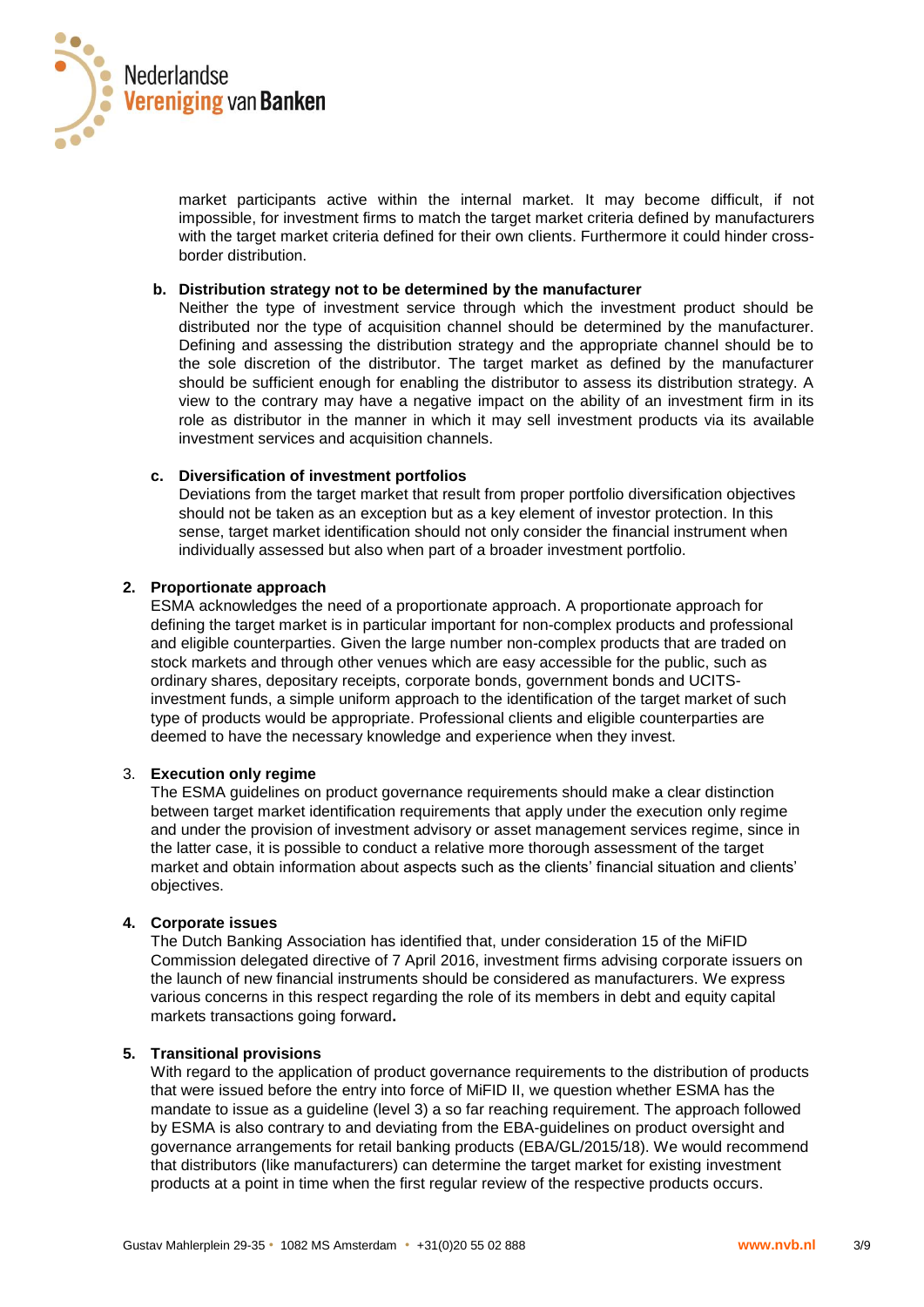

#### **Annex**

## **1. Target market and diversification of investment portfolios**

According to the Consultation Paper the manufacturer has to define a target market for their products according to a list of categories.<sup>2</sup> The distributor also has to define a target market, using the same categories as manufacturers but in a more granular way.<sup>3</sup> ESMA considers that the target market assessment is product-related and is aimed at a group of target clients. The perspective of the target market is according to ESMA the individual product.<sup>4</sup>

## *Risk profile of a client diversified portfolio*

ESMA's point of view fails to appreciate that distributors, when acting as investment advisor or individual portfolio manager, translate the "suitability" categories (type of client, knowledge and experience, financial situation, risk tolerance, objectives) into a risk profile on a portfolio level. These risk profiles vary from very defensive (low risk) to very offensive (high risk). Each risk profile has its own asset allocation. The products will be divided among asset categories like: equities, fixed income, alternative investments (such as: real estate, hedge funds and commodities) and liquidities, with certain bandwidths per asset category. This diversification over asset classes leads to the best return (in relation to risk). Within each asset category further diversification can be achieved across regions and industries and different investment products.

As a result of diversification low risk portfolio's may contain (limited) investment products with a high(er) risk and – vice versa – high(er) risk portfolio's may contain (limited) products with a low(er) risk. This diversification at portfolio level will lead to deviations at the level of an individual financial instrument as a rule and not as an exception. Although the Consultation Paper seems to acknowledge the practice of diversification<sup>5</sup> ESMA states that "They should not occur on a regular basis."<sup>6</sup> These views are incompatible. The draft guidelines in the Consultation Paper will result on a portfolio level to less diversification and a higher risk in relation to return. Another undesired sideeffect may be that investors with a lower risk profile that wish to (partially) invest in investment products with higher risk, choose a higher risk profile for their portfolio than in fact would be suitable for them.

Furthermore, the perspective that the target market is the individual product may result in a higher (administrative) burden for distributors. They seem to be required to report deviations to the manufacturer. Or are these deviations deemed "not relevant" for the product governance process of the manufacturer and should therefore not be regarded as deviations that have to be reported?<sup>7</sup> If not, how does this relate to the generic requirement for the distributor to inform manufacturers on sales.<sup>8</sup> Will this not result in unnecessary discussions between manufacturers and distributors?

l

<sup>7</sup> "Deviations from the target market (outside the "positive" or within the "negative") which may be relevant for the product governance process of the manufacturer (especially those which are not individually unique/exceptional) should be reported to the manufacturer." (33, page 10)

<sup>8</sup> Member States shall ensure distributors provide manufacturers with information on sales and, where appropriate, information on the above reviews to support product reviews carried out by manufacturers. Article 10(9) Delegate Directive 7 April 2016

 $<sup>2</sup>$  11, page 5</sup>

<sup>3</sup> 26, page 9

<sup>4</sup> 30, page 10

<sup>&</sup>lt;sup>5</sup> See the example given in 31, page 10.

<sup>6</sup> 32, page 10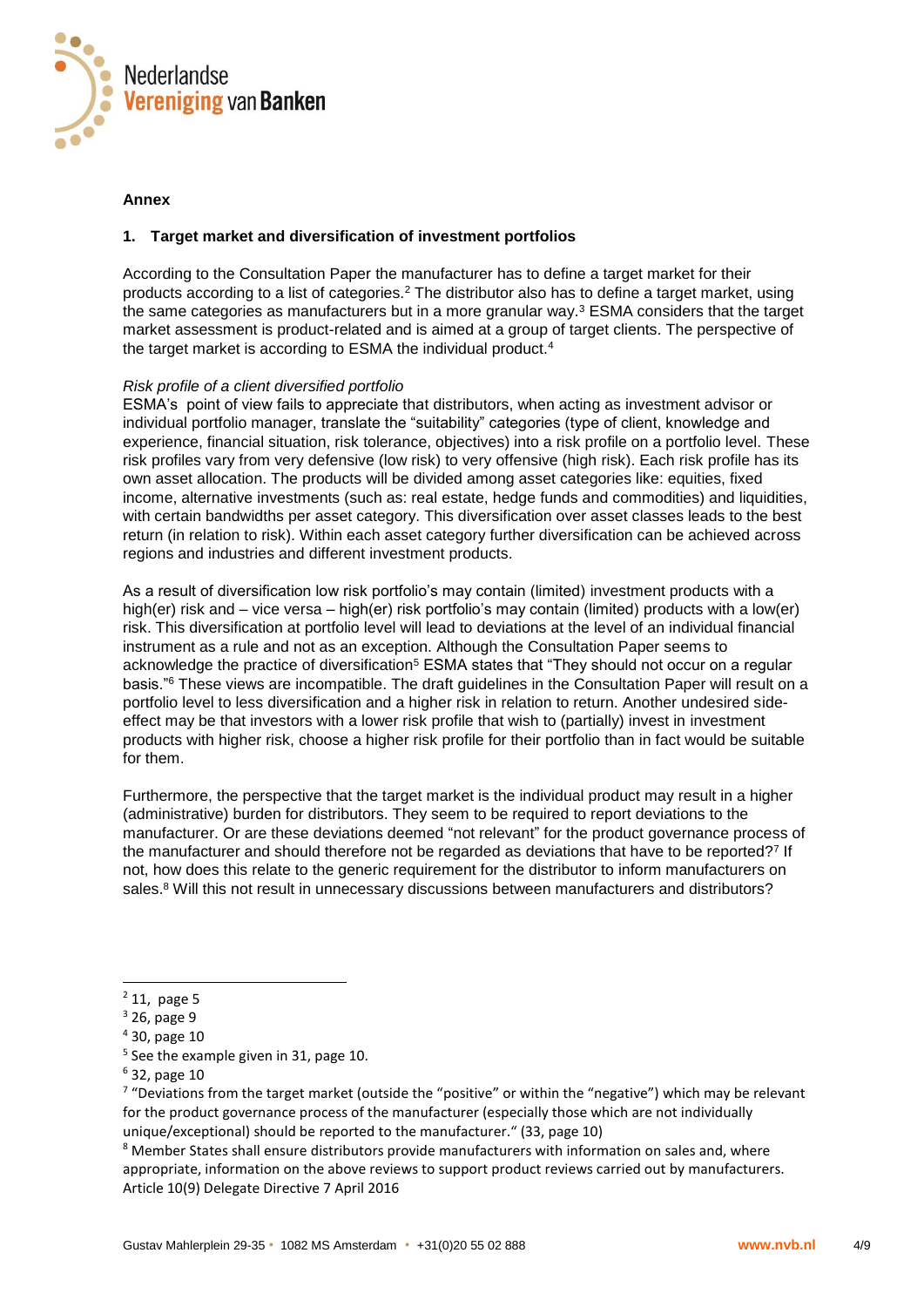

Furthermore, the (administrative) burden for distributors will rise because distributors are required to document each deviation and include it in the suitability report towards the client.<sup>9</sup> We question if ESMA has the authority to impose more stringent requirements on the suitability report than the Delegated Regulation<sup>10</sup>. In summary the investment firm is only reguired to explain the investor why a given advice is suitable and not why it is suitable despite another target market description from the manufacturer. Recommending a financial instrument because it fits the client's portfolio and at the same time informing the client that he is outside the target market for that same financial instrument, is likely to result in unnecessary confusion of the client. Besides, we note that ESMA is not authorized to determine additional requirements to suitability reports as a side effect of Level 3 guidelines on MiFID II product governance requirements.

The above mentioned negative results of the perspective of the target market on a product level will increase if the manufacturer describes the target market in a (too) narrow manner. ESMA presumes that the manufacturer will describe the target market in an abstract and – implicitly – in a broader manner than the distributor.<sup>11</sup> Distributors are presumed to describe the target market in a more granular way, taking the "potential" target market from the manufacturer and its boundaries as a starting point.<sup>12</sup> Because the Consultation Paper does not prescribe how each category for each product has to be defined<sup>13</sup> these presumptions are at least uncertain.

*Investment horizon of the investment product & investment horizon of the client's portfolio* Furthermore, where a manufacturer has included an expected investment horizon for its individual investment product as part of the clients investment objective category, such investment horizon may not be compatible with the overall investment horizon of the client's overall portfolio. For example, where the investment product indicates a holding period for > 7 year, whereas the client investment horizon has an investment horizon < 7 year for the overall portfolio. In such case, the Consultation Paper implies that such investment products are distributed outside the target market of the investment product, and therefore the distributor seems to be forced to report such deviation to the manufacturer. Or may have to explain to the client why such investment product may still be suitable or appropriate to the client. In such case, similar to the risk profile and diversified portfolio approach, such deviations should not be regarded or be accepted as an exception where part of a diversified portfolio. Moreover, the distributor should be allowed to inform in a more generic manner both the manufacturer and the client of such deviations. Particularly, where such products are being part of a diversified portfolio of the client.

# **2. Proportionate approach**

It is important that for non-complex products the identification of the target market can be done in less detail. A more generic approach to the target market assessment for non-complex products should be allowed because such products would be considered potentially appropriate for any investor. The Consultation Paper recognizes that for non-complex investment products it is likely that the target market will be identified with less detail. It is understood by ESMA that in many cases such products can be compatible with the 'mass retail market'. But the question is what 'mass retail market' means and therefor for what types of products a less detailed approach suffices. It is also not clear to what detail a target market for such type of products need to be defined. Given the large number non-complex products that are traded on stock markets and through other venues which are easy accessible for the public, such as ordinary shares, depositary receipts, corporate bonds,

l

<sup>&</sup>lt;sup>9</sup> "When a product is distributed outside the target market, the reason for the deviation should be clearly documented and included in the suitability report (where applicable)." 32, page 10

<sup>&</sup>lt;sup>10</sup> The requirements can be found in article 54 (12) DR 25 April 2016.

 $11$  12, page 6

<sup>12</sup> 26, page 9

 $13$  12, page 6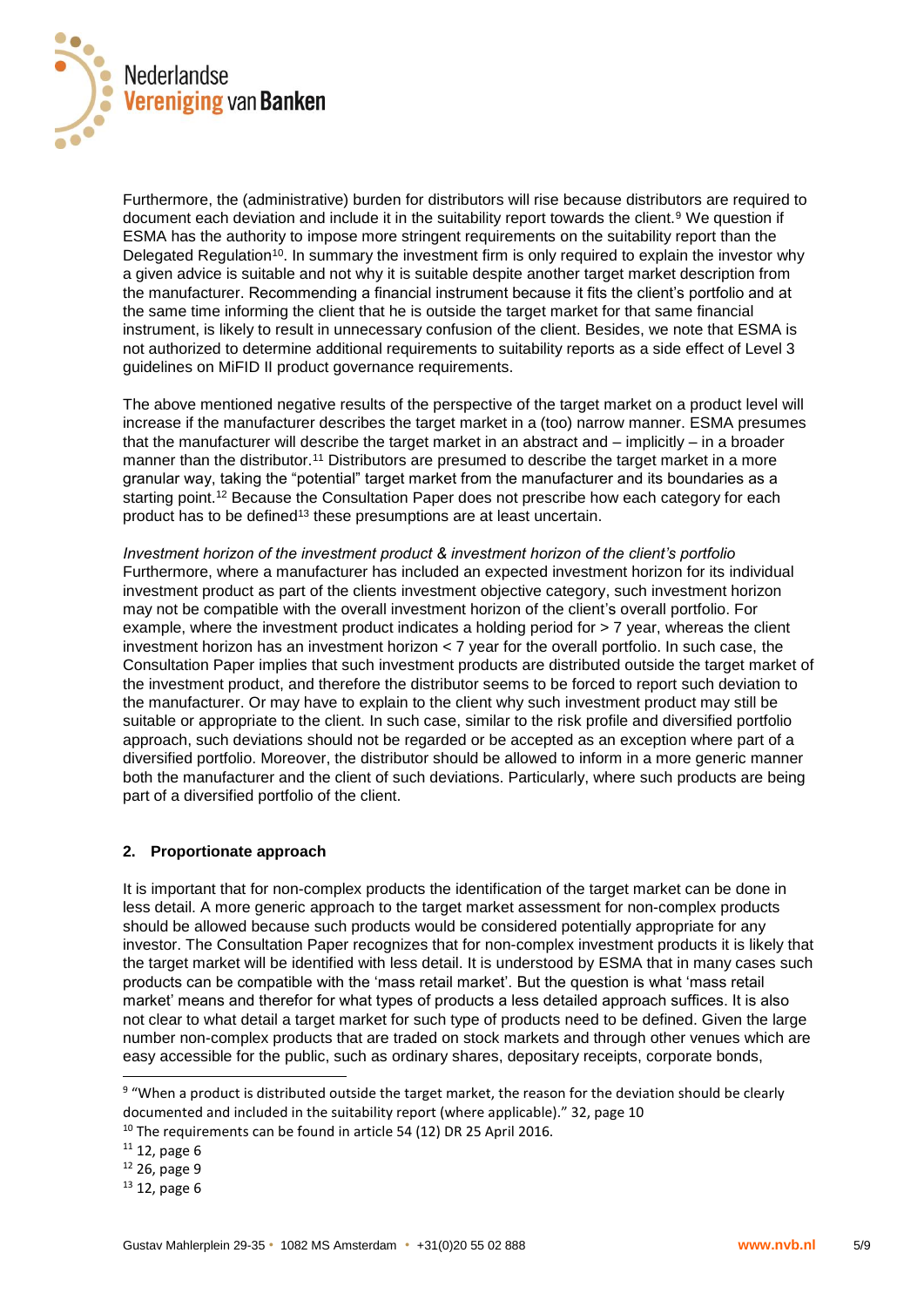

government bonds and UCITS-investment funds, a simple uniform approach to the identification of the target market of such type of products would be appropriate. We are of the opinion that, when defining the target market, only the type of clients to whom the product is targeted should be used for that purpose. Therefore for non-complex investment products, the manufacturer, but also the distributor in the absence of a manufacturer that falls under the MiFID II product governance regime, should only need to apply category 1 of the categories as identified by ESMA.

A proportionate approach is also relevant in case of the manufacturing and distribution of financial instrument to professional clients and eligible counterparties as end-clients. These clients are deemed to have the necessary knowledge and experience when they invest. To be more specific in our opinion the six categories as described on page 5 and 6 for determining the target market are not suitable to be used with professional clients and eligible counterparties as end-clients. They are also not necessary for the group of non-complex products as these are compatible for the target market "mass retail". We would like to ask ESMA to amend the draft guidelines of the Consultation Paper in accordance with the foregoing.

## **3. Execution only services**

The guidelines on product governance requirements should make a clear distinction between target market identification requirements that apply under the execution only regime and under the provision of investment advisory services or asset management services regime, since in the latter case, it is possible to conduct a relative more thorough assessment of the target market and obtain information about aspects such as the clients' financial situation and clients' objectives. The Dutch Banking Association is of the opinion that in case services are offered under the execution only regime the identification of the target market should be done in an appropriate and proportionate manner meaning that a distributor will only have to assess the compatibility of complex products with the knowledge and experience of its clients and the type of client, but not with its clients' financial situation, risk tolerance and compatibility of the risk/reward profile, and its clients' objectives and needs. And when performing execution only services in non-complex products an investment firm should be able to classify all products as mass retail without any further assessment. See for further explanation below.

- *a. Execution only services with appropriateness test* 
	- When offering execution only services under the appropriateness regime, investment firms will not be able to conduct a target market assessment in line with the 6 categories defined by ESMA. When offering services under the appropriateness regime investment firms (both credit institutions and investment firms without this status) will normally be limited to assessment of the categories knowledge and experience. Therefore an assessment on the clients' financial situation, risk tolerance and compatibility of the risk/reward profile, and the clients' objectives and needs should not form part of the target market assessment.
	- However, even under the execution only regime with appropriateness test an investment firm, where clients or potential clients do not provide (sufficient) information regarding their knowledge and experience, a target market assessment on knowledge and experience will not be possible, nor necessary according to the appropriateness test.
	- More concrete, the Dutch Banking Association proposes that for complex investment products in execution only services both manufacturer and distributor should be allowed to use only category 1, and category 'knowledge and experience' ("category 2"). And in addition – to the extent necessary - also the "negative target" market ("category "7"). If clients fall into the negative target market as defined by the distributor, determining the consequence is the sole discretion of the distributor.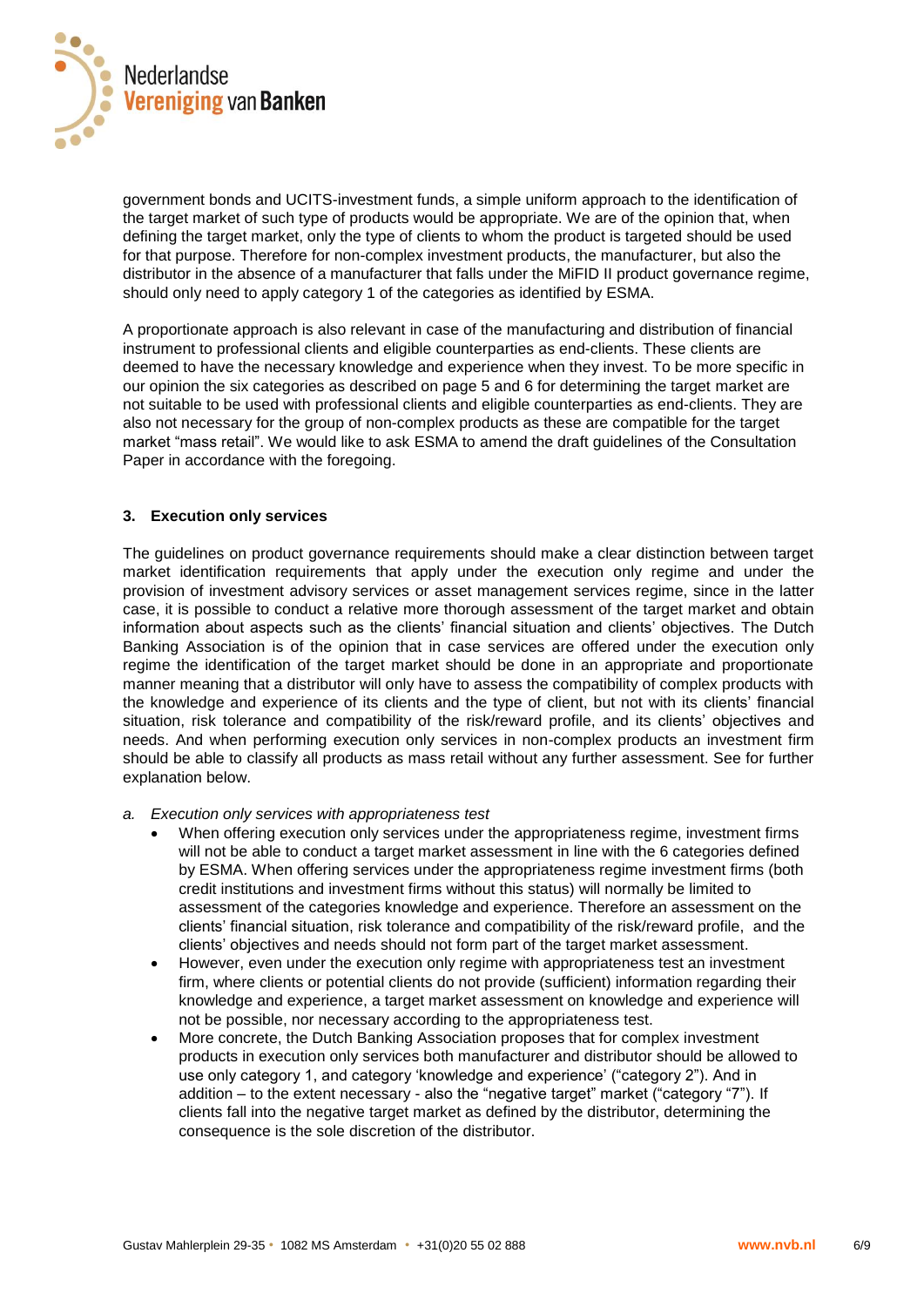

|         | <b>Execution only</b> |
|---------|-----------------------|
| Complex | 127                   |

- *b. Execution only services without appropriateness test*
	- When offering execution only services without an appropriateness regime, investment firms acting as distributor will not be able to conduct a target market assessment in line with the proposed 6 categories by ESMA, not even on knowledge and experience.
	- Therefore an investment firm should be able to classify all non-complex products as mass retail without any further assessment of the client's knowledge and experience, its financial situation, risk tolerance and compatibility of the risk/reward profile, or its objectives or needs. This would be an appropriate and proportionate approach.
	- More concrete, the Dutch Banking Association proposes that for non-complex investment products both manufacturer and distributor should be allowed to only use category 'type of client' ("category 1" of the target market). In addition hereof, the assumption should be that there is no 'negative target market'.

|             | <b>Execution only</b> |
|-------------|-----------------------|
| Non-complex | (1)                   |

## **4. Corporate issues**

l

The Dutch Banking Association has identified that under consideration 15 of the MiFID Commission delegated directive of 7 April 2016 (the "Directive") investment firms advising corporate issuers on the launch of new financial instruments should be considered as manufacturers. This means that for debt and equity capital markets transactions the investment firm providing advice to the corporate issuer on the launch of new debt or equity securities (financial instruments) will be considered the manufacturer and the investment firms underwriting the debt or equity issue of the corporate issuer will be considered distributors.

With respect to the above there are certain scenario's possible in relation to which the Dutch Banking Association would want to raise the following concerns/questions:

- a. We note that in principal we feel that the product governance rules should not apply to the advisors anyway, but to the corporate / issuer of the financial instrument. Compare the Final Report where ESMA states: "Going forward ESMA considers that the EC should consider the possibility to align the relevant UCITS and AIFMD articles with the product governance obligations for manufacturers." <sup>14</sup> If ESMA has no mandate to bind corporates, corporate issuances should be exempted. Moreover, we have difficulty understanding why a new obligation has been created on Level 2 in a recital rather than in the body of the Directive.
- b. Of concern to the Dutch Banking Association is that when looking at the wording of consideration 15 of the Directive, there seems to be a double standard as investment firm(s) advising on the launch of new debt or equity securities of an investment firm they do not become manufacturer as a result of such advice, whereas advice by the same investment firm(s) on the launch of a new debt or equity securities of a corporate will lead to such investment firm(s) becoming manufacturer for that transaction. Besides that

<sup>14</sup> Paragraph 9, page 52 Final Report (16 December 2014, ESMA /2014/1569)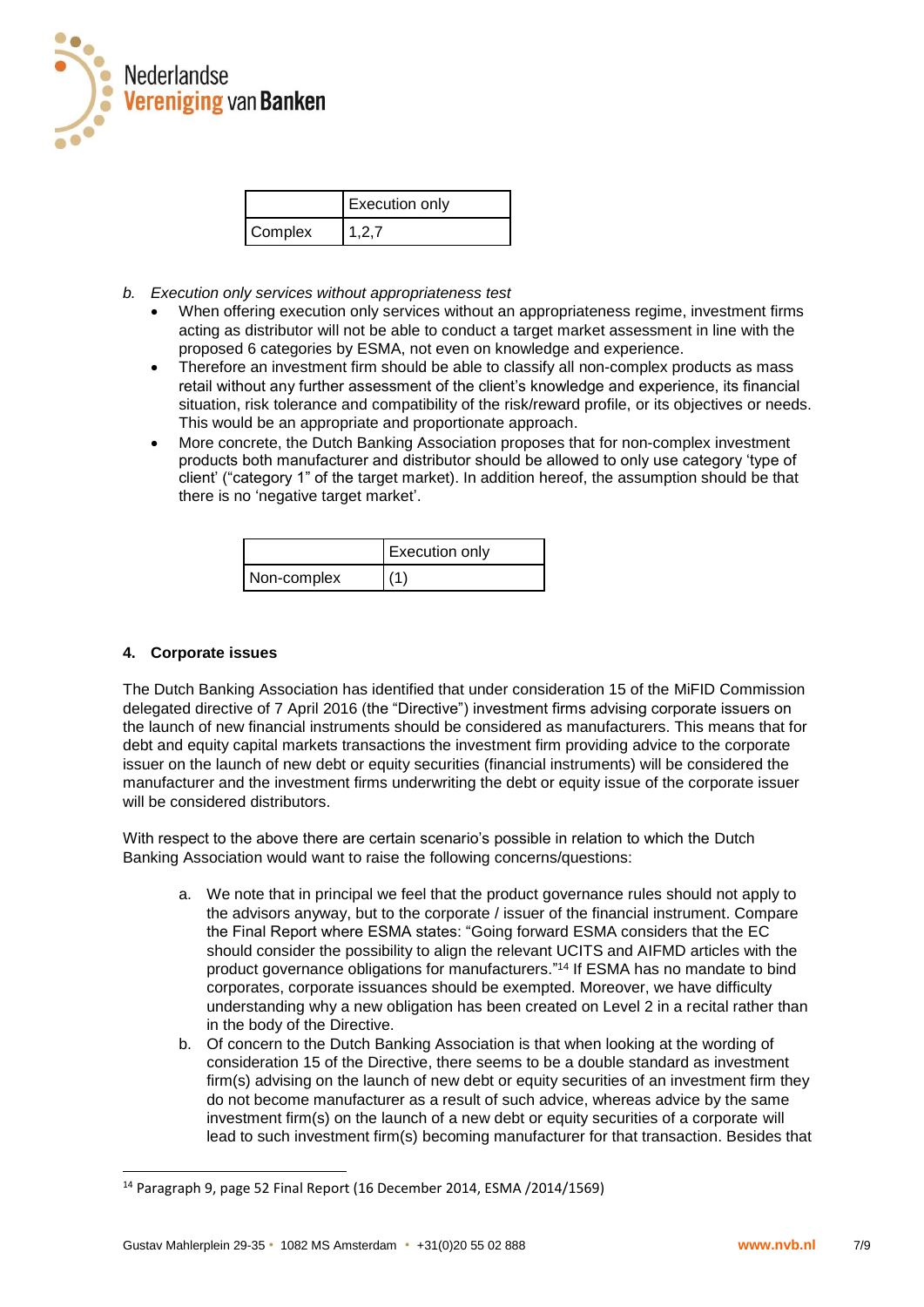

we feel there is a double standard and a lack of consistency here, we remain of the principal position that for the purpose of these transactions it is against current market practice to assume an obligation as manufacturer for these corporate issuers. In general these transaction types are usually not the type of transactions for which aftercare is assumed or standard. Therefore bringing these transactions in scope assumes aftercare responsibilities which might lead to revision of the fee model to take the aftercare into consideration.

- c. We note that in our view advice in the this context does not amount to MiFID II advice. We ask ESMA to clarify when the product governance rules would apply with respect to ECM and DCM transactions. Furthermore consideration 15 seems to be focusing on "new" financial instruments, (i) what is considered to be "new" and (ii) does this mean that an investment firm advising on the launch of debt or equity transactions where the financial instrument is not considered "new" (for example tap issues for the debt capital markets practice and accelerated bookbuild transactions in the equity capital markets or secondary market transactions) is exempt from the manufacturer role?
- d. In debt or equity transactions it is common practice that there are multiple investment firms advising on the launch of the debt or equity securities issue and these are all also involved in the syndicate of banks underwriting (with or without firm commitment) the debt or equity issue of the corporate issuer. Given the potential number of syndicates of investment firms involved in advising the corporate issuer on the launch of the debt or equity issue by that corporate issuer who of these advisers will be considered the manufacturer? Is this a situation which is envisaged to be governed by paragraph 8 of article 9 of the Directive and would require a written agreement between parties?
- e. Realizing the nature of the financial instrument used in these types of transactions the question comes up for how long the manufacturer will be bound to its obligations as manufacturer for these corporate issuers as a result of giving advice on the launch of new financial instruments? We would welcome ESMA to clarify this.
- f. In terms of grandfathering, we presume that with respect to the above the obligations will only apply for transactions entered into after 3 January 2018.

# **5. Transitional provisions**

*Application of product governance requirements to the distribution of products that were manufactured before the entry into force of MiFID II (issue of grandfathering).*

When reading the ESMA Consultation Paper of 5 October 2016, it seems that ESMA takes the view that products which have been manufactured before 3 January 2018 that will still be distributed to investors thereafter fall immediately in to scope of product governance requirements applicable to distributors. We refer to paragraph 56 on page 32 (Annex 3 of the Consultation Paper) respectively paragraph 40 on page 12 of the Consultation Paper. ESMA seems to indicate that manufacturers should assign the target market according article 16(3) of MIFID II following their regular review process.

ESMA seems to indicate that immediately after 3 January 2018, a (provisional) target market must be in place by the distributor. This determination of target market by the distributor will probably have to be amended when the manufacturers have assigned the target market in the review process. This gives an unnecessary burden on distributors because they will have to determine target markets for all investments products very soon and twice. This will also give much tension on the implementation process because a provisional determination of the target markets for all products distributed before January 3, 2018, has to take place. This will not add to the quality of the implementation.

We question whether ESMA has the mandate to issue as a quideline (level 3) a so far reaching requirement. The approach followed by ESMA is also contrary to and deviating from the EBAguidelines on product oversight and governance arrangements for retail banking products (EBA/GL/2015/18). The EBA-guidelines will only apply to all products brought to the market after the